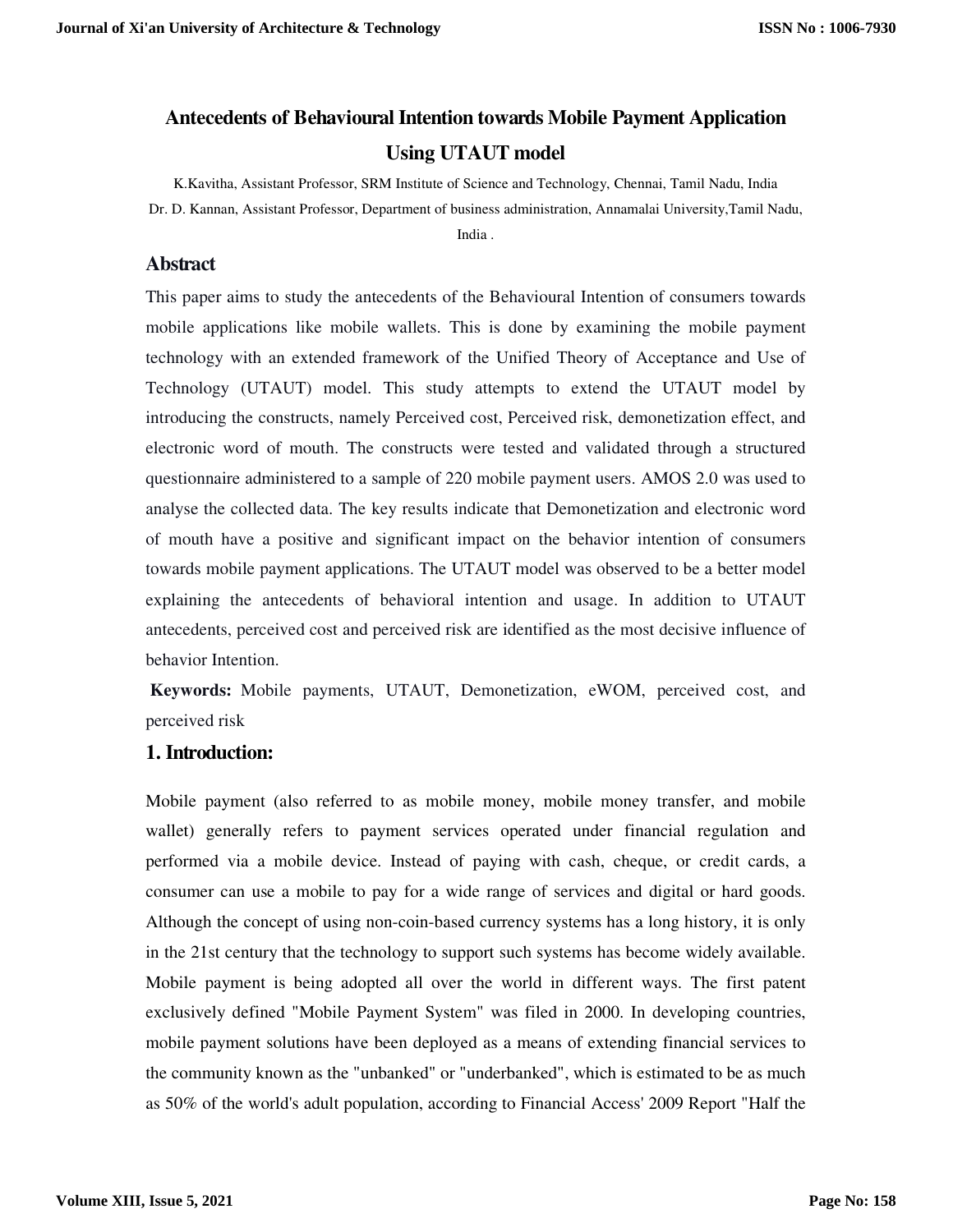World is Unbanked". According to the European Payments Council (EPC), mobile payments are becoming a key instrument for Payment Service Providers (PSPs) and other market participants to achieve new growth opportunities, according to the European Payments Council (EPC). The EPC states that "new technology solutions provide a direct improvement to the efficiency of the operations, ultimately resulting in cost savings and in an increase in business volume." *Mobile payment* is defined as any payment transaction undertaken with the use of a mobile phone. Mobile payment offers various benefits to users like a one-click payment solution, no hassle of carrying cash, ease in tracking small expenses, 24×7 payment anywhere, offers discounts and cashback schemes, and most importantly, safety. Shah et al. (2016) found that India's readiness to adopt digital payments cantered largely on convenience followed by better deals, discounts, and cash backs. They also observed that Indian consumers have started to use digital payments for offline point-of-sale; however, using cash, the complexity of digital payment modes, and limited reach were major impediments to its expansion. With digital payment contributing 8 percent to the total value of global retail payments transactions in 2015, it is projected to grow to 24 percent by 2020**2.** 

#### **2. LiteratureReview:**

Since its establishment, UTAUT has been widely used by researchers conducting empirical research into consumer intentions and behaviors to use technology and diffusion studies as theoretical lenses. At the time of writing, Venktash et al. With less than 5,000 citations (2003), UTAUT has been discussed about a variety of technologies (including the Internet, websites, hospital information systems, tax systems, and mobile technologies) using a variety of management factors (e.g., age, gender, experience), Voluntary use, income, and education) focus on various user groups (e.g., students, professionals, and general users)The application of the UTAUT model to assess the determinants of behavioral intention and usage for various technological innovations like e-commerce, mobile banking, telecommunication, e-learning, and health have found varying results so far. This model explained 70 percent of the variation in the intention to use information technology. UTAUT model came up with four antecedents of intention to use: performance expectation, effort expectation, social influence and facilitating conditions, and four moderating variables, namely age, gender, the voluntariness of use, and experience

This theory was developed by reviewing and integrating eight dominant theories and models: Intelligent Behavioural Theory (TRA), Technology Acceptance Model (TAM), Motivational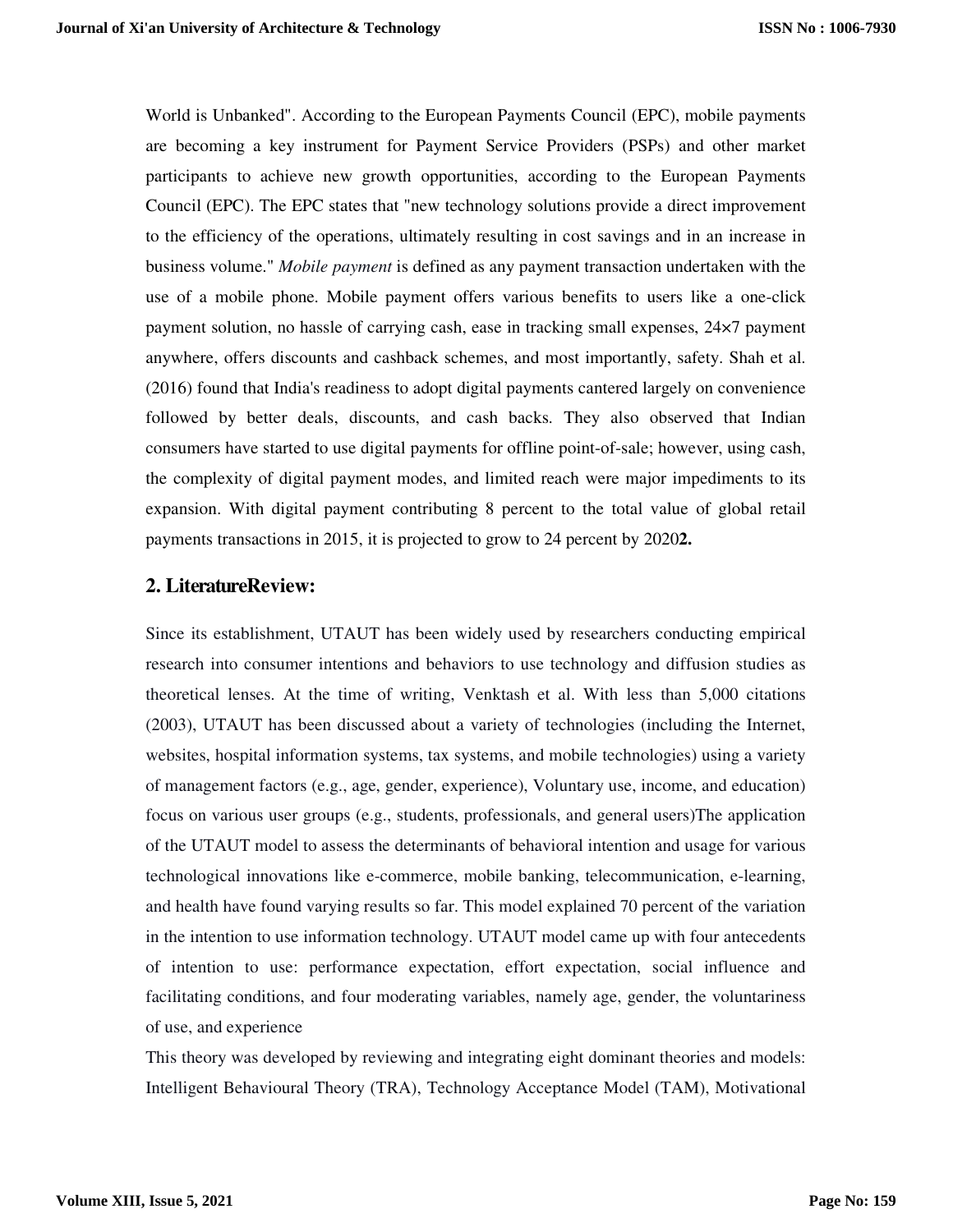Model, Planned Behavioural Theory (TPB), and Combined TBP. / TAM, PC Usage Model, Innovation Diffusion Theory (IDT) and Social Cognitive Theory (CCT). These supporting theories and models have been used extensively and successfully in many previous studies of technology utilization and diffusion of innovation In a variety of fields, including information systems, marketing, social psychology, and management. In the original article, Venktash et al. (2003) published the results of a six-month study of four organizations, showing that eight models of engagement account for 17% to 53% of the variance in consumers' intention to use IT. However, UTAUT was found to outperform eight individual models with an adjusted R2 of 69% (Venkatesh et al., 2003).

## **2.1 E – WOM**

According to Williams et al. (2015), EWOM communication means any positive or negative statements made by actual or former potential customers about a product or company that may be used by multiple individuals and organizations over the Internet. You can exchange them in various ways, such as email, instant message, website, blog, forum, online group, newsgroup, chat room, hate website, review website, and social networking site. EWOM can be sent through various websites and can also lead to words, product reviews, consumer recommendations, and conversations.

EWOM is similar to traditional speech in some respects but differs from the traditional speech in many respects:

- 1. eWOM is distributed as traditional oral communication through various platforms such as email, instant messaging, blogs, forums, online groups, chat rooms, review websites, and more.
- 2. The strength of the connection between the sender and the recipient of the information is different. Virgo traditionally occurs between relatives, friends, and acquaintances, but most eWOM communication occurs between strangers.
- 3. eWOM's communication network is much more extensive.

More participants and audiences are engaged, and the scope of this communication goes beyond small personal connections to the world of the Internet. Finally, compared to traditional word of mouth, eWOM communication is more critical due to its low cost and high speed. (Cheng, X., & Zhou, M. (2010).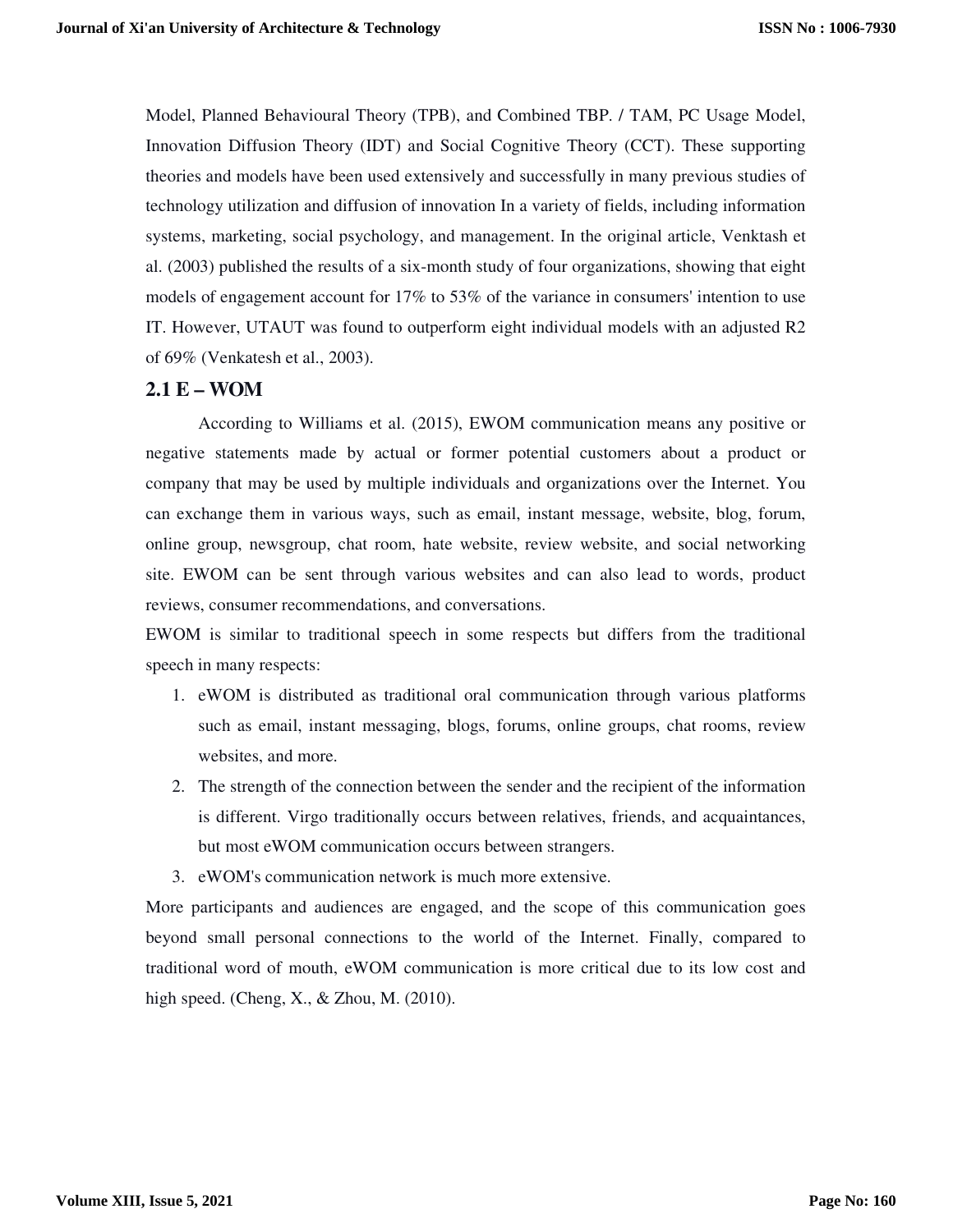#### **2.2 Demonetization:**

In his study, P. Kumar Vijay (2016) reviewed that the term demonetization is not new to the Indian economy. The highest denomination note ever printed by the Reserve Bank of India was the Rs 10,000 note in 1938 and again in 1954. However, these notes were demonetized in January 1946 and again in January 1978. The Reserve Bank of India manages currency in India and derives its role in currency management based on the Reserve Bank of India Act 1934, and a newly redesigned series of Rs 500 banknote and a new denomination of Rs 2000 banknote is in circulation since November 10, 2016. The decision was taken to curb the illegal use of high denomination currency which was used for corruption in the country. Varshith J. R. (2016), in his study, has stated that the move to demonetize Rs 500 and Rs 1,000 currency tenders by the union government of India during the year 2016 was a laudable and historic effort to clean up the decade's long corruption and black money. As Indian citizens, we all should be proud that we elected a government that was capable of taking such brave decisions for the long-term betterment of the country's economy. In the present economic situation, black money has inflated prices in real estate, gold, and a few other sectors, making it a challenge for an ordinary Indian citizen to invest. However, the government's attempt to curb black money will significantly lower the prices in the country.

#### **2.3 Perceived Risk**

Many studies have shown the impact of perceived risk on the adoption of various innovations, such as online shopping (Forsythe and Shi (2003), e-services (Featherman and Pavlou (2003))) and e-commerce (Kim et al., 2008). tested it. )) However, Mitchell (1999) provided only some evidence of perceived risk sources that the perceived risk is due to certain types of uncertainty. Lim (2003) describes the technology, suppliers, and e-commerce products Konchar et al. (2004) found that internal uncertainty is an essential source in a given situation. It also emphasizes that perceived uncertainty can lead to the perceived risk in an online context (Pavloo et al., 2007). 2010) found the usefulness of Facebook, Inc. This is an essential factor in mobile banking. These studies only provide pioneers with some qualitative insights into perceived risk. Laroche et al. (2004) found that intangible services pose severe risks to consumers. Mann and Sakhni (2013) reported that trust and loyalty to perceived risks in online banking were negatively impacted. Another study showed that website quality was negatively correlated with the perceived risk associated with online shopping (Kim and Lennon, 2013). However, little is known about the determinants that further influence perceived risk associated with mobile services. Previous research has shown that perceived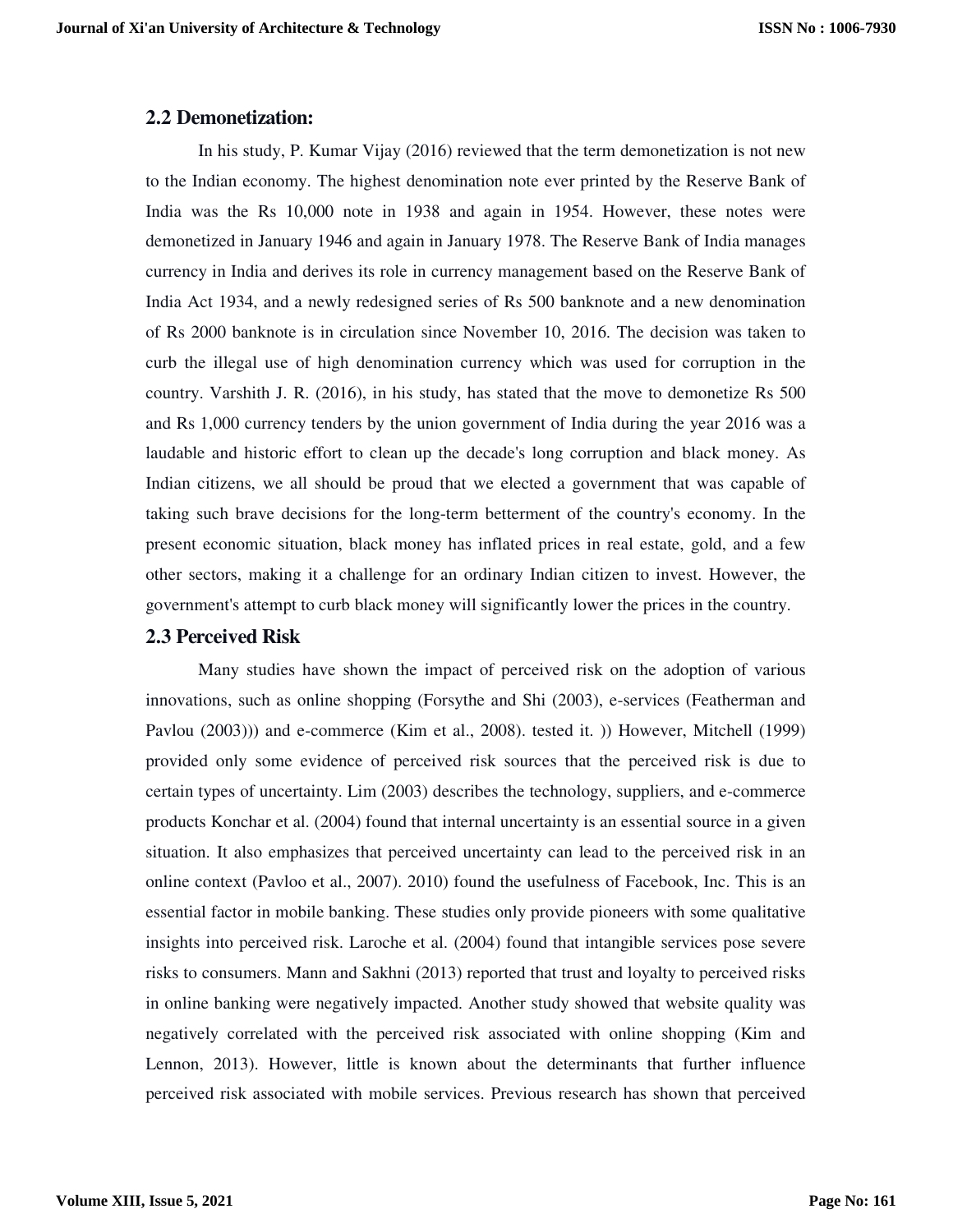risk is a multidimensional interpretation of the context of e-commerce (Featherman and Pavlou, 2003; Lim, 2003; Martins et al., 2014). We assume a five-dimensional measure of perceived risk in mobile payments, including perceived financial risk, integrity risk, performance risk, psychological risk, and time risk, according to Featherman and Pavlou (2003). *Perceived technical uncertainty* is defined as consumer perception of uncertainty about mobile payment systems' stability, reliability, and security. Uncertainty about wireless charging, performance, and connectivity in this article (Song, 2001; Heavey and Simsek, 2013). Consumer perceptions of IT security are considered an essential part of perceived uncertainty regarding online exchange (Pavlou et al., 2007). A significant advantage of mobile payments over other payment methods is ubiquity. Consumers will be seriously concerned about the risks if they are not familiar with mobile payment technology in a wireless environment.

#### **2.4 Perceived Cost:**

The concept of perceived cost has been proposed as a decisive factor in the consumer's intention to adopt new technology, claiming that a high price structure could be a significant barrier to adoption. Loirne and Lin (2005). M billing service usage includes charges such as headset fee, subscription fee, service fee, and communication fee Consumers may find M's payment service unattractive and unnecessary if the extra cost is high or if the benefits of using a payment service do not provide value for money. Several studies suggest that perceived cost can be a significant barrier to the introduction of new technologies into mobile services (Cheong & Park, 2005; Kuo& Yen, 2009; Luarn& Lin, 2005; Wang et al., 2006;

Wei et al., 2009; Zhou, 2011) "Perceived cost" is described in Amberg et al. (2003) From mobile service adoption analysis. It also appears to be an essential vehicle for distributing mobile payments. In the Pousttchi survey (2003), 83% of respondents rated not buying a new phone as "very important" or "important". In the same study, only 8.5% of respondents were ready to pay a Q5 or higher annual fee. Only a third of respondents agreed to use it with a transaction fee of 0.10 C\$. Cost-based categories can also include non-financial costs such as health risks. Health risks that may arise from using a mobile phone include the thermal effects of microwave radiation and an increased risk of accidents while driving and using Cellular phones (Maier et al., 2000).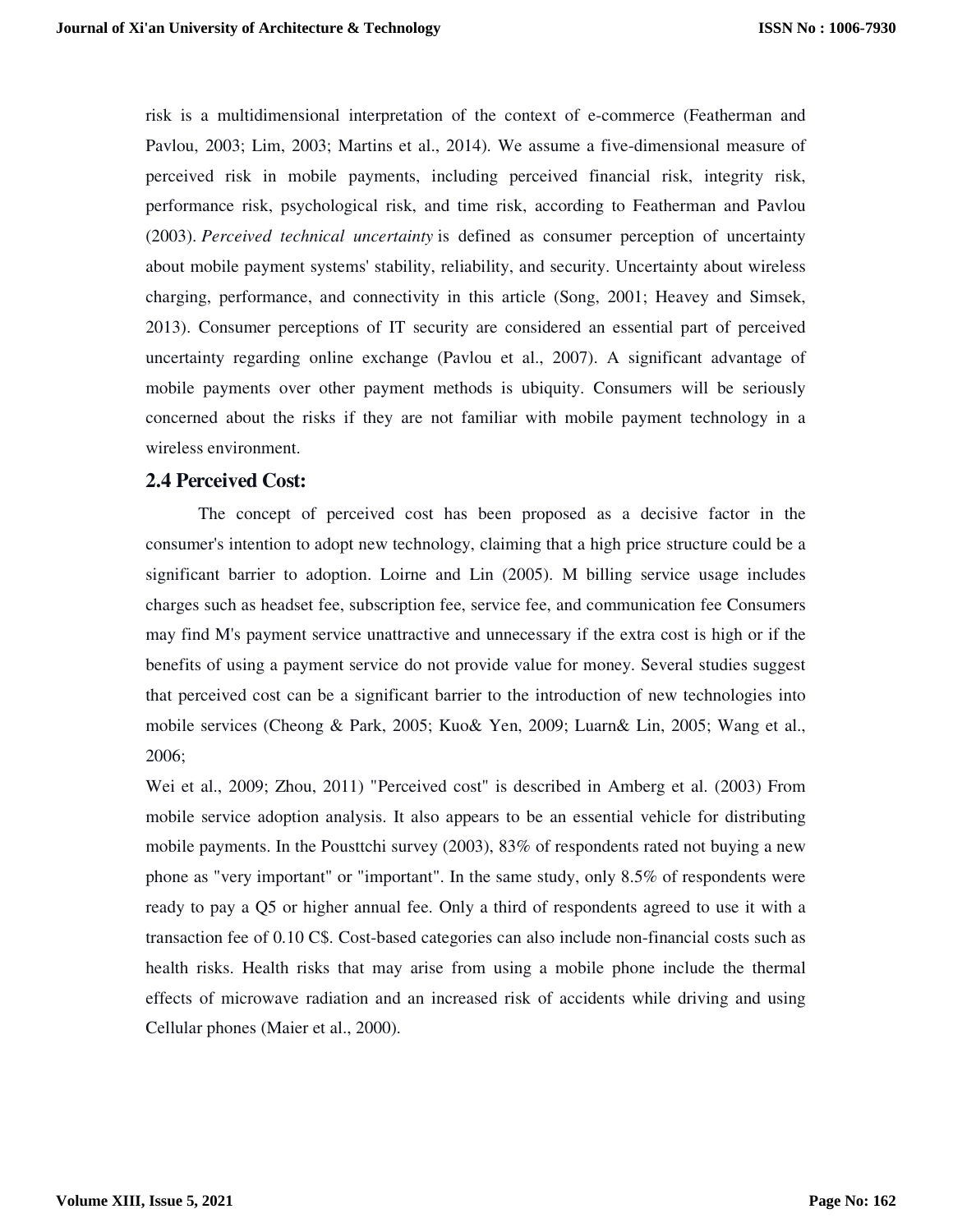## **3. Research Objectives**

- The primary objective of this study is to identify the antecedents of behavioural intention towards mobile payment applications and also to construct the theoretical model to know the association between the factors.
- To examine the association between demographic factors with behaviour intention towards mobile payment applications
- To assess the impact of demonetization event on the of mobile payment applications

#### **3.1 Research methodology**

Surveys were used for data collection. All syntax metrics have been adapted from the existing literature and slightly modified to fit the context of the study. Measurement points for each design of the questionnaire were retrieved from valid and reliable measurements obtained from the existing literature on technology transfer and mobile payments. Questions on these metrics consisted of a 5-point Likert scale, and respondents were asked to indicate their consent to statements ranging from 1 (strongly disagree) to 5 (strongly agree). A total of 220 survey responses were collected from mobile phone users who had experienced using Mpayment services in the Chennai area.

## **3.2Conceptual framework:**



# **3.3Hypothesis:**

H1: Ewom has positive influence on behaviour intention of consumers towards mobile payment application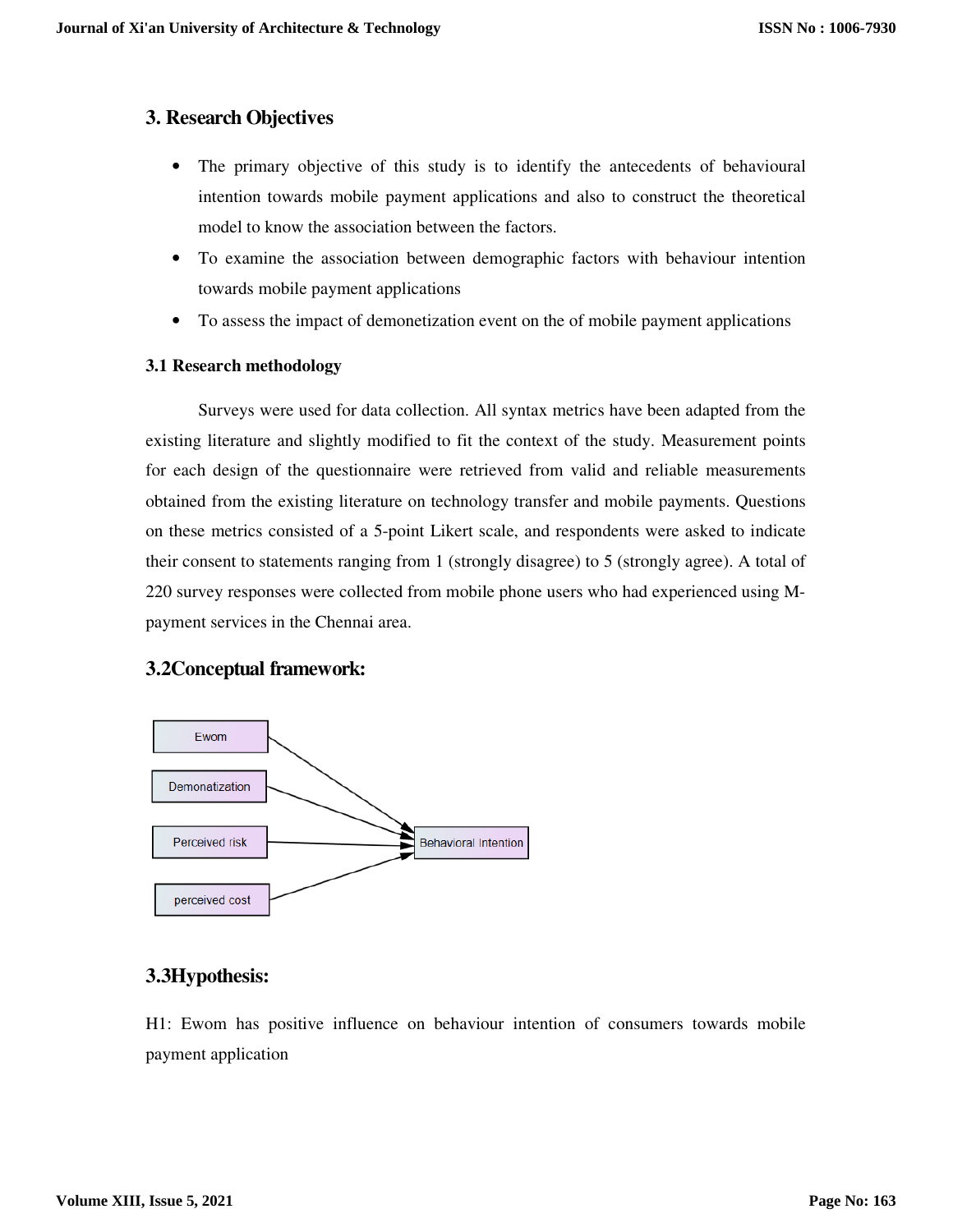H2: demonetization has positive influence on behaviour intention of consumers towards mobile payment application

H3: perceived has positive influence on behaviour intention of consumers towards mobile payment application

H4: perceived cost has positive influence on behaviour intention of consumers towards mobile payment application

# **4.Data Analysis**

Researcher has done sample data for analyses were220; descriptive statistics haveshown the demographic presentation of the collected sample data. Structural Equations modelling method have been applied to analyze the proposed research model. This analysis has done through applying with the help of AMOS 2.0 software and measured by observing at R2, Beta, t- values, effect size and the projecting relevance of the model.

| Demographic           | <b>Demographic Category</b> | Frequency    | Percentage |
|-----------------------|-----------------------------|--------------|------------|
| <b>Group</b>          |                             |              |            |
| Gender                | Male                        | 137          | 62%        |
|                       | Female                      | 83           | 38%        |
| Age                   | $18 - 24$                   | 65           | 30%        |
|                       | $25 - 34$                   | 118          | 54%        |
|                       | $35 - 44$                   | 29           | 13%        |
|                       | $45 - 54$                   | 7            | 3%         |
|                       | $55 - 64$                   | $\mathbf{1}$ | $0\%$      |
|                       | $65+$                       | $\mathbf 0$  | $0\%$      |
| <b>Education</b>      | Less than High School       | $\mathbf{O}$ | $0\%$      |
|                       | <b>HSC</b>                  | 4            | 2%         |
|                       | Diploma                     | 4            | 2%         |
|                       | Bachelor's Degree           | 105          | 48%        |
|                       | Post Graduate Degree        | 95           | 43%        |
|                       | Doctorate in Philosophy     | 8            | 4%         |
|                       | <b>Others</b>               | 4            | $2\%$      |
| <b>Family Type</b>    | Nuclear family              | 106          | 93%        |
|                       | Joint family                | 93           | 82%        |
|                       | Single Parent family        | 21           | 18%        |
| <b>Monthly Income</b> | Less than 10,000            | 20           | 9%         |
|                       | 10,000 to 24,999            | 73           | 33%        |
|                       | 25,000 to 49,999            | 75           | 34%        |
|                       | 50,000 to 99,999            | 31           | 14%        |
|                       | More Than 1,00,000          | 21           | 10%        |

## **4.1 Demographic Details**: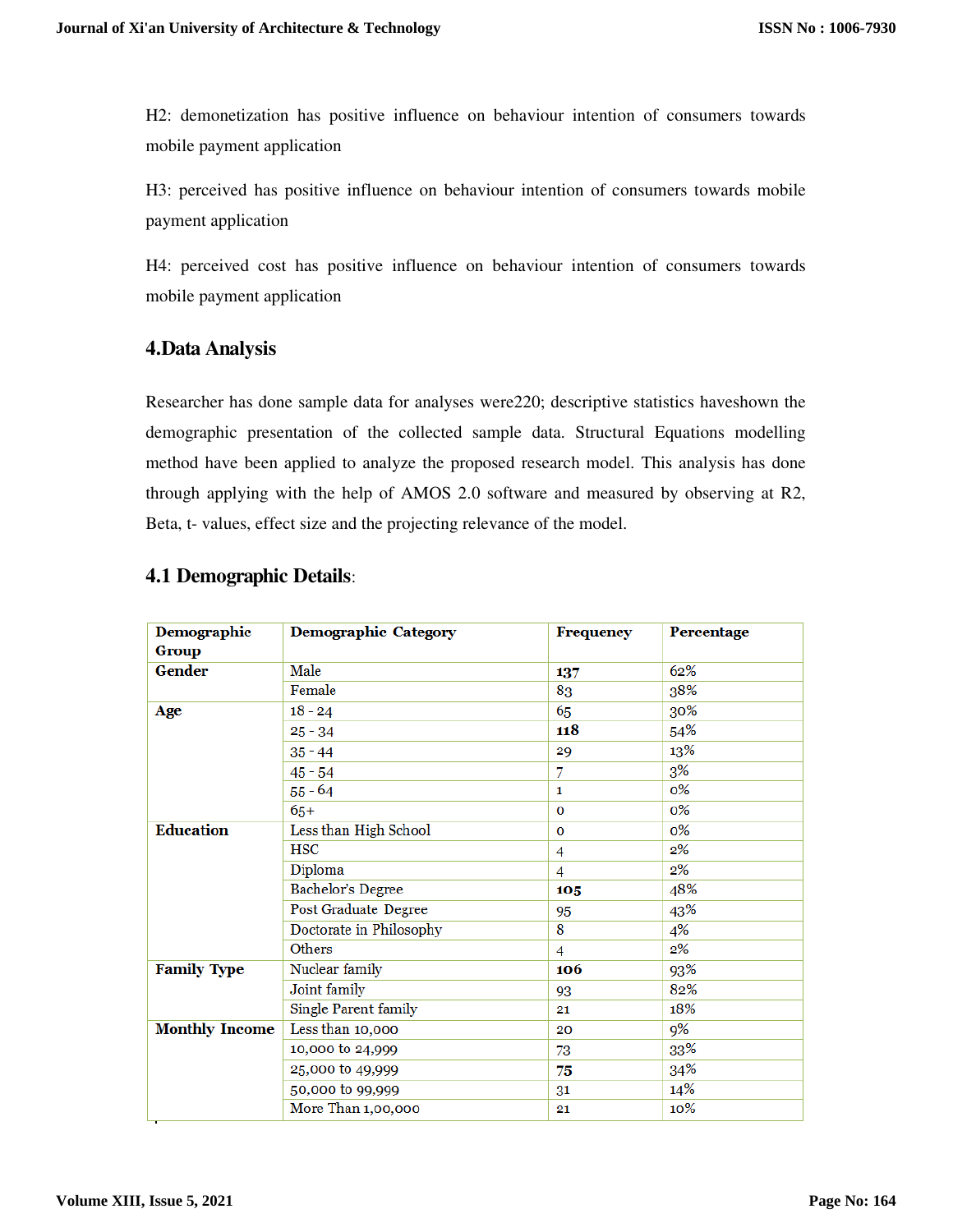

#### **5.0 Structural Equation Modelling:**

In this study, the UTAUT model, including threat, Ewom, perceived risk, and perceived value, was used as independent variables.

The chi-square test was considered the most basic measure of the overall fitness analysis. Since the probability values of the squares are greater than 0.05, this proposed model was considered an acceptable and consistent model consistent with the observed data.The next parameter is the value of the root of the square (RMR). A small RMR value  $( $0.05$ ) indicates a better fit for the model. This model has an RMR of 0.05 and was therefore$ considered appropriate. Another parameter is the Fit Quality Index (GFI), which must be greater than or equal to 0.90 for the model to fit well. This model has a GFI of 0.921, so it was considered appropriate. AGFI (modified GFI) is another parameter that justifies a good fit with a value of 0.9 or higher. This model has an AGFI value of 0.910 and was therefore considered appropriate. Several parameters used to justify the fit of models with values greater than 0.9. Almost one represents a very good match and one represents a perfect match. Gerbing and Anderson (1993) suggested that good parameters for model fit should be analyzed using the RNI, CFI, and IFI parameters. In this study, the analysis of the technical model resulted in NFI =  $0.978$ , RFI =  $0.964$ , and CFI =  $0.912$ . All values are greater than 0.9, so we confirmed that the resulting model fits the model well. All of the above values are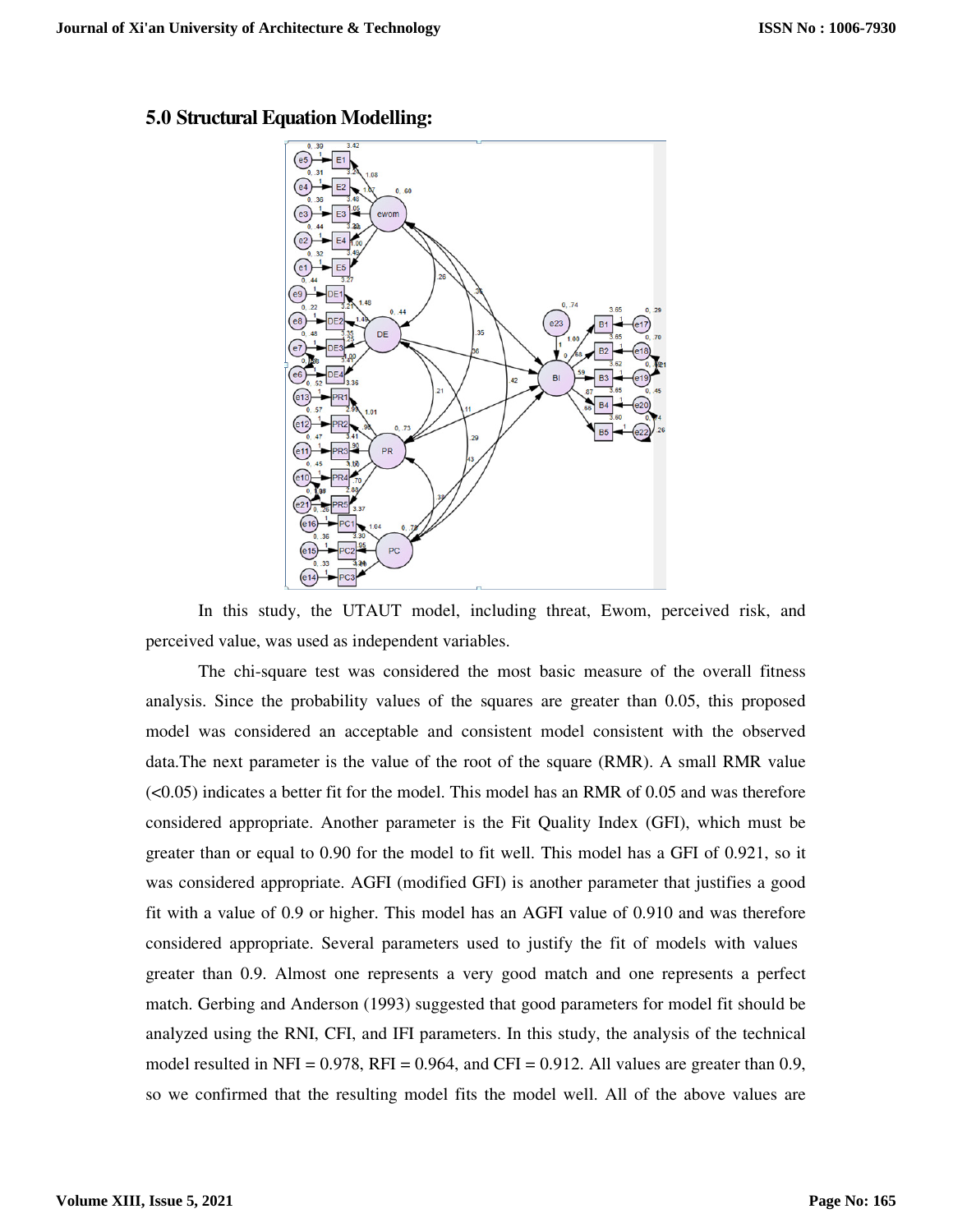listed in Table 7 along with standard accepted values. The root mean square approximation error (RMSEA) was another important parameter justifying the proper fit of the model over the four categories of value ranges. 0.00 to 0.05 indicates a close fit, and 0.05 to 0.08 indicates a correct fit. 0.08 to 0.10 indicates a common match. , If the reading is higher than 0.10, it indicates a mismatch. PCLOSE is another parameter related to RMSEA. The PCLOSE value must be greater than or equal to 0.05 to justify an exact match. This table shows the RMSEA and PCLOSE values for technical models 0.72 and 0.562, respectively. Since the RMSEA value was less than 0.05 and the PCLOSE value was greater than 0.05, this model was classified as a tight-fitting model.

|                                                 | Recommended | <b>Values</b> |
|-------------------------------------------------|-------------|---------------|
| <b>Model fit parameters</b>                     | values      | obtained      |
| $\chi^2$ /d.f.                                  | $\leq 3.00$ | 1.90          |
| GFI (Goodness of Fit Index)                     | $\geq 0.90$ | 0.921         |
| AGFI (Adjusted Goodness of Fit Index)           | $\geq 0.90$ | 0.91          |
| CFI (Comparative Fit Index)                     | $\geq 0.90$ | 0.942         |
| RFI (Relative Fit Index)                        | $\geq 0.90$ | 0.964         |
| NFI (Normed Fit Index)                          | $\geq 0.90$ | 0.978         |
| <b>RMR</b> (Root Mean Square Residual)          | $\leq 0.05$ | 0.048         |
| RMSEA (Root Mean Square Error of Approximation) | $\leq 0.05$ | 0.072         |
| <b>PCLOSE</b>                                   | $\leq 0.05$ | 0.562         |

Structural Equation Modeling

#### **6. Conclusion:**

This study highlights some aspects of behavioral intent, such as perceived risk and perceived cost, that consumers of mobile payment systems face through essential pioneers of the UTAUT model. The discussion of the most critical outcomes led to the conclusion that all hypotheses except perceived risk were supported. Perceived risks associated with consumer behavior were not significantly affected by this study. According to the Nielson Survey, the most critical use cases for digital payments have been billing and online shopping, but future synergies will also affect in-store purchasing, payments, and entertainment. One of the main policy implications of this study for payment service providers is that consumers are having difficulty using mobile payment methods, so it is vital to launch a simple icon-based payment device that does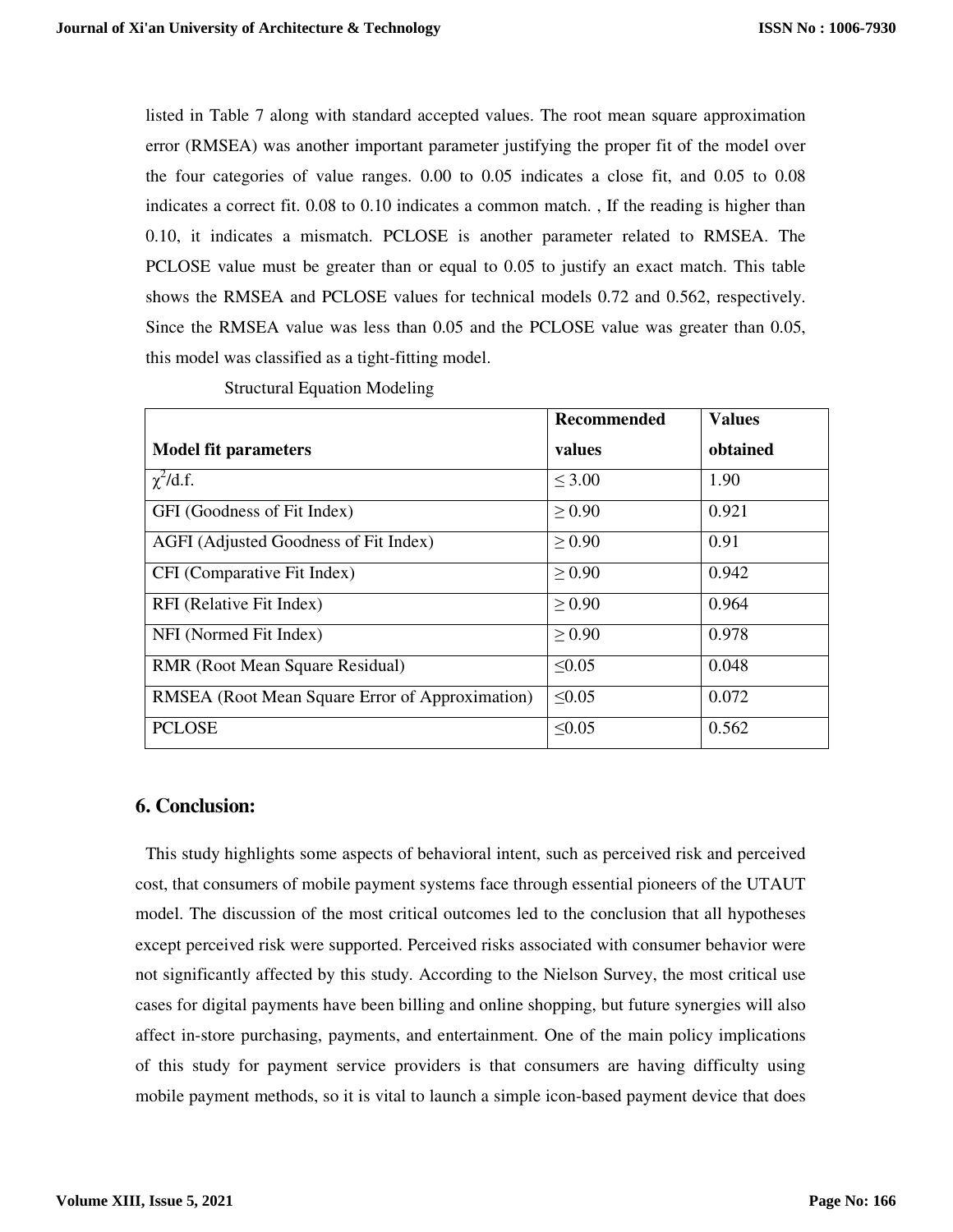not require literacy and experience. It is a new platform for delivering services in the financial sector, and Ewom's positive drivers can play an essential role in driving the adoption of mobile payment apps. This study confirmed that the importance of perceived risk plays a vital role in preventing consumers from using mobile payments. Connect. As a result, companies should focus on considering operational and temporary risks when developing mobile payment applications.

#### **References**

- [1].Amberg, M., Hirschmeier, M. &Wehrmann, J., 2003. The Compass Acceptance Model for the Analysis and Evaluation of Mobile Services. International Journal for Mobile Communications (IJMC), Finland. Available: http://www.wi3.unierlangen.de/forschung/publikation/PDF/IJMC.pdf [Accessed 25 May 2004].
- [2].Cheng, X., & Zhou, M. (2010). *Study on Effect of eWOM: A Literature Review and Suggestions for Future Research. 2010 International Conference on Management and Service Science.*
- [3].Cheong, J. H., & Park, M.-C. (2005). Mobile internet acceptance in Korea. Internet Research, 15(2), 125-140
- [4].Conchar, M.P., Zinkhan, G.M., Peters, C. and Olavarrieta, S. (2004), "An integrated framework for the conceptualization of consumers' perceived-risk processing", Journal of the Academy of Marketing Science, Vol. 32 No. 4, pp. 418-436.
- [5].Featherman, M.S. and Pavlou, P.A. (2003), "Predicting e-services adoption: a perceived risk facts perceptive", International Journal of Human–Computer Studies, Vol. 59 No. 4, pp. 451-474.
- [6].Gerbing, D.W., & Anderson, J.C. (1993). Monte Carlo evaluations of goodness-of-fit indices for structural equation models. In K.A. Bollen& J.S. Long (Eds.),*Testing structural equation models* (pp. 40–65). Newbury Park, CA: Sage.
- [7].Hennig-Thurau, T., Gwinner, K.P., Walsh, G., Gremler, D.D. "Electronic word of mouth via consumer-opinion platforms: what motives consumers to articulation themselves on the internet", [J]. Journal of Interactive Marketing, 2004, 18(1): 38-52.
- [8].Lim, N. (2003), "Consumers' perceived risk: sources versus consequences", Electronic Commerce Research and Applications, Vol. 2 No. 3, pp. 216-228.
- [9].Pavlou, P.A., Liang, H. and Xue, Y. (2007), "Understanding and mitigating uncertainty in online exchange relationships, a principal-agent perspective", MIS Quarterly, Vol. 31 No. 1, pp. 105-136
- [10]. Pousttchi, K., 2003. Conditions for Acceptance and Usage of Mobile Payment Procedure. The Second International Conference on Mobile Business. Vienna, Austria, 2003
- [11]. P. Kumar Vijay, (2016). Impact analysis of demonetization in India. New Delhi India, P-2-4